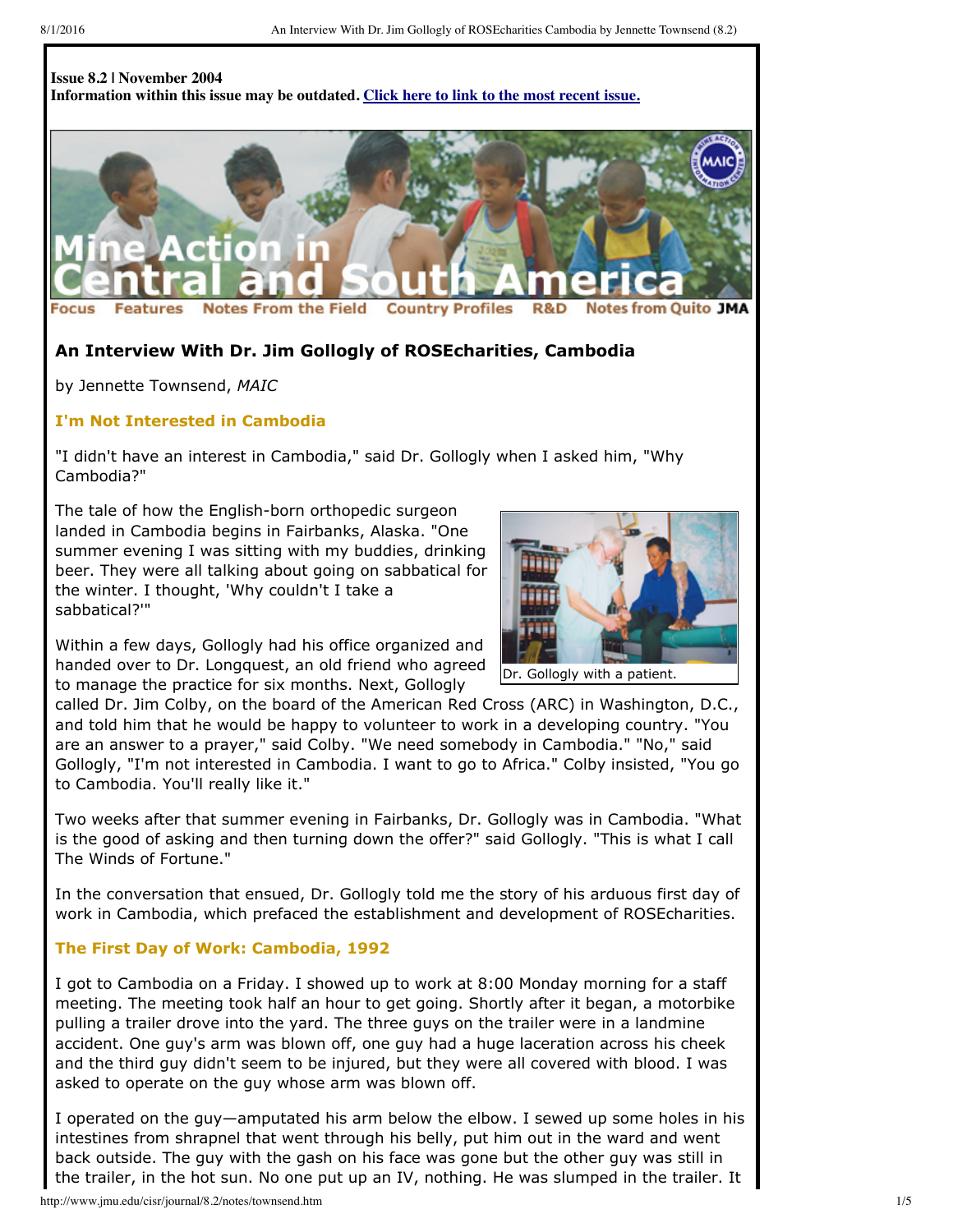8/1/2016 An Interview With Dr. Jim Gollogly of ROSEcharities Cambodia by Jennette Townsend (8.2)

had been two hours since they had driven in to the hospital.

Upon closer examination I found a small wound on the upper thigh. I shouted for help and got people to carry him to the operating room. I couldn't speak Khmer so I was communicating in schoolboy French and their French wasn't good either.

So I left him to the anesthetist to get on with it. The femoral artery was torn; I clamped it and looked up at the anesthetist. It was clear that he had no idea what to do with the patient. The guy didn't have much blood pressure, but I didn't pay attention to that. I started to work on repairing the artery rather than tying it off because I didn't want the guy to lose the leg. Suddenly, all the blood was dark—the guy wasn't breathing and no one was breathing for him. He still didn't have a tube down, he didn't have an IV up and there was no one around—they had all gone to lunch.

It took about half an hour of me trying to keep this guy alive and get some fluid into him before it was obvious that he was dead. He was only a teenager. There was nothing to do.

So I went out. I was depressed because the guy shouldn't have died. There would have been no problem if he had been taken care of at 8:30 a.m.

I went to look at my first patient. The ward was empty—everyone had gone to lunch. This guy was dead too because he vomited and aspirated. He was lying on his back and there was no one around to help him.

Out of the three patients, two were dead. They didn't need to die. The third guy was gone. I didn't know what happened to him.

That was my first morning.

That night I couldn't sleep. I began thinking of the situation in a different way; I needed to organize on a larger scale; I couldn't expect everyone to know what his or her job was. I took a big step back and said, "These people don't necessarily know how to do any of this. I have got to see what they know, to pay attention to what they are doing—assess what they can do and pick up what they can't do." It was a transition from the States where everyone knows what he or she is doing. The most important challenge that I had to overcome was the culture shock—figuring out what was happening, what the staff could do and what I could rely on.

Six months later, we were doing four to six operations a day. We saved a lot of people that the Khmer doctors didn't want to do anything for. The hospital made a lot of difference. The ARC was supplying the fluids, drugs and whatever else we needed. With the resources and some knowledge, we made a huge difference.

## **A Need Identified**

Within the six months that I spent in Cambodia in 1992, an eight-year-old girl came in. She had a horrible facial wound. She and her younger brother, age six, had been sent to get a pail of water out of a pond. The boy had the bucket. When he scooped up the water with the bucket he also scooped up a mine, which exploded. He was killed and his sister had half of her face blown off. The other half of her face was unscathed. We managed to keep her alive, but she had an audible deformity. She'd lost an eye and the mine had blown away her cheek. We couldn't do anything about it. I didn't know much about facial surgery because I am an orthopedic surgeon by training.

I always remembered that girl and that nobody could do anything about her deformity. Obviously it was going to stay with her for the rest of her life.

This incident sparked my interest in the problem of chronic landmine injuries. There are a lot of people who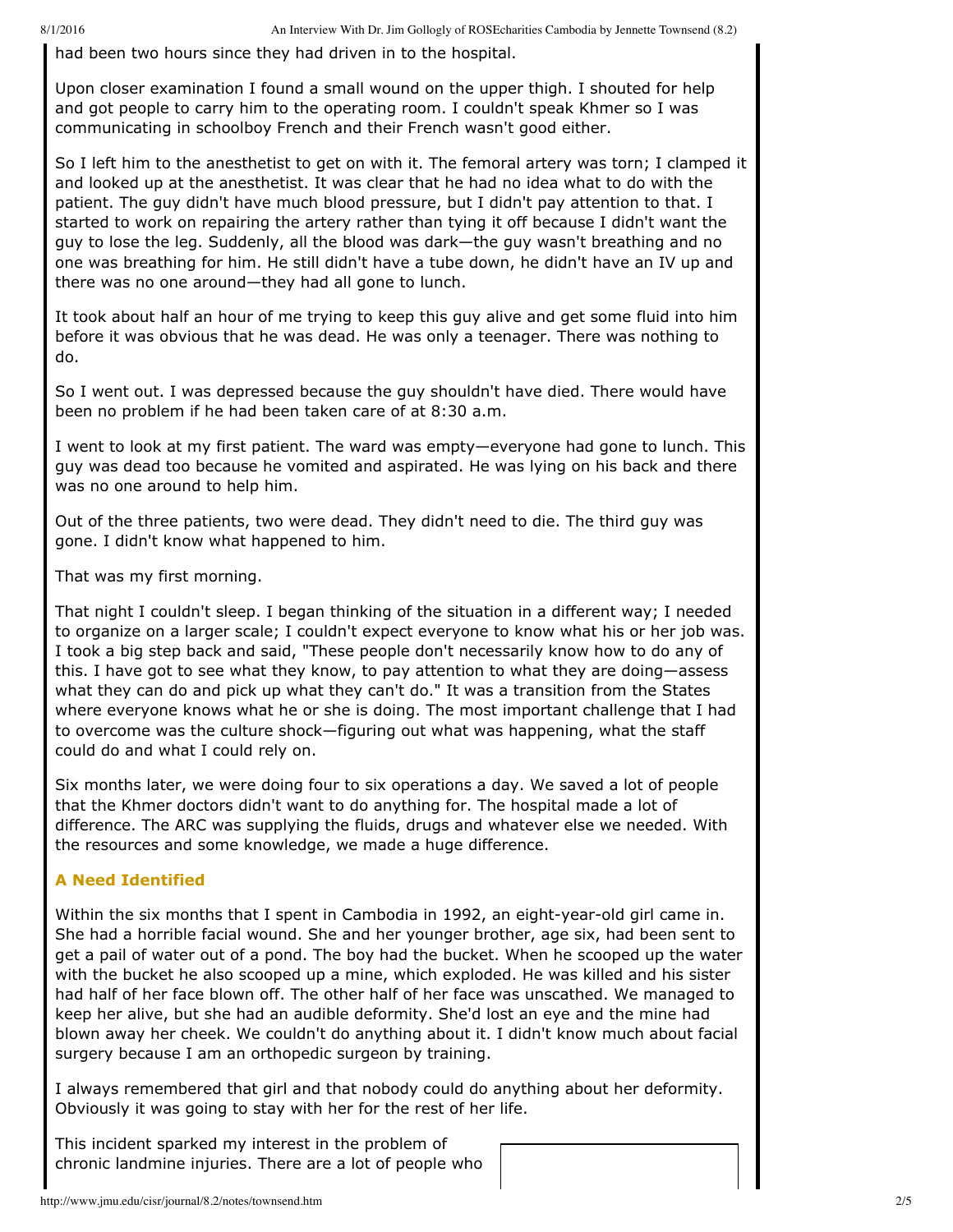8/1/2016 An Interview With Dr. Jim Gollogly of ROSEcharities Cambodia by Jennette Townsend (8.2)

have had their hands blown off while laying or removing mines. That's pretty difficult to deal with; it is hard to eat, hard to wash, hard to wipe your butt, hard to comb your hair—hard to do anything when you have two stumps instead of hands. I had seen a lot of these people in Bangladesh. Many of them had a chopstick forearm, done by an American surgeon, Ron Garst. He had done a lot of these operations following the war in Bangladesh in the '70s. This was just a simple operation for those who still had a forearm but it helped them a lot. It was a functional procedure.



Dr. Gollogly and staff examine a young girl's hand injury.

Likewise, from a cosmetic point of view, from a facial point of view, if a victim has scars and shrapnel that have not been removed, one can improve the scars and remove metal in his/her face and perhaps rebuild his/her face. A simple operation can make a big difference.

## **ROSEcharities is Established**

The idea of ROSEcharities came from a group of Nepali eye surgeons who were in Phnom Penh, Cambodia. They had some extra time on their hands and suggested starting a program for landmine victims. I was asked to set the program up. I thought, "Well, this could make a lot more difference than seeing another sore knee in Alaska." I had been to Cambodia in 1992 and I knew what had to be done. I was also free. I had been divorced and the kids were independent. It was easy for me to take time off. It was only a question of losing money.

When ROSE started in 1998, the mission was to help landmine victims with hand and face injuries. No one was doing much for face and hand injuries at that point. When I came to Cambodia in 1992 there were landmine accidents every day. We were dealing with traumas and amputations—with keeping people alive—versus reconstructive operations intended to improve the condition of the patient. By 1998, there were reasonable numbers of traumas and there still are in Pailin, on the border with Thailand. However, acute injuries in Phnom Penh had diminished and we were dealing with people who had had initial treatment somewhere else. They came to ROSE for further surgery because they were unhappy with their arms, legs or faces.

## **ROSEcharities Today**

Today, ROSE continues to treat people who have been injured in the past and who are looking for improvement of their status. For example, we have people with painful stumps, problems with their faces or eyes, or chronic infection from shrapnel. Recently, there was a man on the ward with a chronic infection of the bone caused by an injury that he sustained in a landmine accident that happened in 1990. He had an abscess on his leg. When we opened it up, the infection went down to bone. There were two fragments in the bone that caused the abscess. So he was still suffering from a 14-year-old landmine injury.

Landmine victims are often referred to us by organizations like ARC, Health Net or Médecins Sans Frontières (Doctors Without Borders) (MSF). They go out into the provinces and find these guys who need care and have never received it because no one offered it to them and they were too poor or too ignorant to look for it. We get a flush of people; we treat them for a month or two and then they disappear off the scene. We also have intermittent patients come in.

Recently, ROSE has had three of its staff members help U.S. Army Special Forces train Cambodian deminers who are with the Cambodian Mine Action Center (CMAC) in first aid care. This was something new to ROSE. This is the first time we have been in the educational field.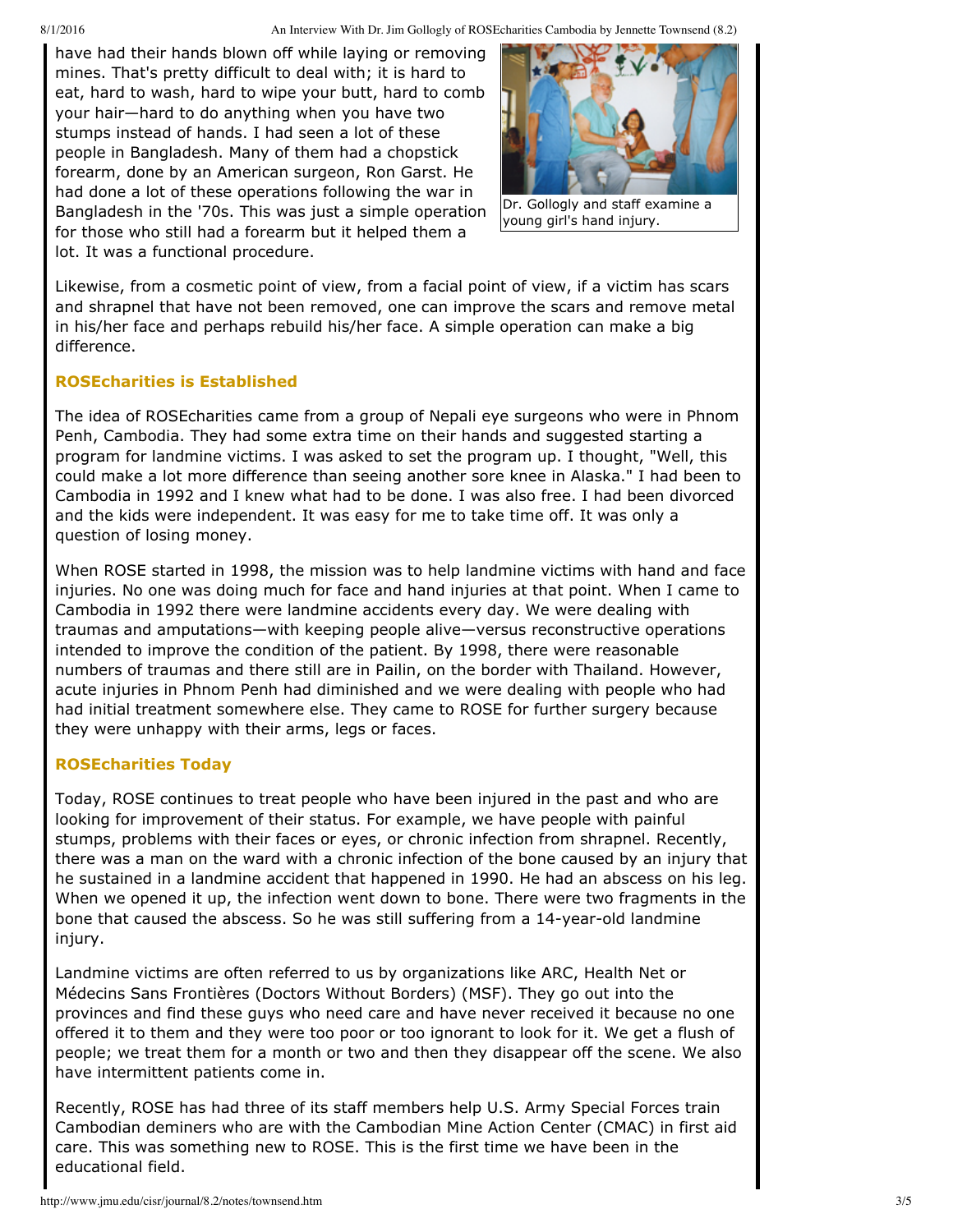We also have a Landmine Outreach Program. Every month, a team of four—a surgeon, assistant, anesthetist and nurse—goes to the provincial hospitals to treat landmine victims. Again, most of the cases they encounter are chronic injuries.

# **ROSEcharities in the Future**

At present, landmines in Cambodia affect 800 people a year. This number will decrease and it will continue to decrease more quickly in the future. The landmine story



Dr. Gollogly prepared for surgery.

in Cambodia is dying down. No one is planting new mines; old mines are being removed.

We will continue treating landmine victims for the next 20 years, but I believe we will gradually evolve into a program for kids who have deformities but who don't need immediate treatment. For example, this week we had a couple of kids who fell out of palm trees a month or two ago. The fractures hadn't been treated correctly. They had major deformities and we were able to fix them. Yesterday, we got a 16-year-old girl with a bad burn contracture over her left arm with her breast pulled almost into her armpit from the scars. She couldn't move her arm away from her chest and she couldn't straighten her elbow. The burn contracture was the result of a burn accident that occurred when she was six—she had dealt with the injury for 10 years.

There are a lot of these kids hanging around Cambodia. Even though there is health care available, the people that have kids with deformities have dealt with the deformities for a while and they don't have the money to pay for surgical care. Most people here are poor and can't afford surgery with the way the Ministry of Health has it set up where the user pays. If you have a kid with polio, burn contractures or a cleft lip, people don't have to have it treated today and they are always waiting, as my mother would say, "for when my ship comes in"; for when they win the lottery. Cambodia is never going to provide money for a crippled children's program, but Westerners may provide the money. This is where ROSE comes into the picture in the future.

#### **Dr. Gollogly: "A More Disadvantaged Population in Cambodia"**

There is a lot of focus on landmine victims—we tend to ignore the other problems. When I first came to Cambodia with ARC in 1992, there were a lot of landmine victims and no traffic accident victims because there was no traffic, just bikes. Now the traffic is horrible and there is a terrible traffic accident problem. No one wants to finance the treatment of traffic accident victims. There are no big international organizations for this; it is qualified as normal wear and tear. We are all immune to that.

The goal in 1991–1992, when western powers came into Cambodia, was to concentrate on landmine victims. However, they have found a wealth of other diseases and problems and, gradually, they have begun to attend to these as well.

When ROSEcharities began in 1998, people came with problems that were not necessarily the result of landmine accidents. They were similar sorts of problems as those caused by landmines, but they were cause by traffic and industrial accidents. We also began dealing with congenital deformities, infections and polio.

So, people come to us because they are thinking of landmines. But when they come, they see kids with polio, burn contractures and with clubfeet. They see old people who are blind from cataracts. When they come and see these other conditions, they realize that there is a more disadvantaged population in the country.

# **A Shoestring Budget**

In closing, I mentioned to Dr. Gollogly that ROSEcharities has been recognized for its ability to run on a "shoestring budget." Last year ROSEcharities operated on \$20,000 (U.S.) a month. "We do this by being efficient," Gollogly explained. "We don't have too many Westerners working for us at Western salaries. We have two foreigners and everybody else is Khmer. On a Khmer economy you can run pretty well."

ROSEcharities often has Westerners come in, but only as volunteers. Gollogly's two eldest